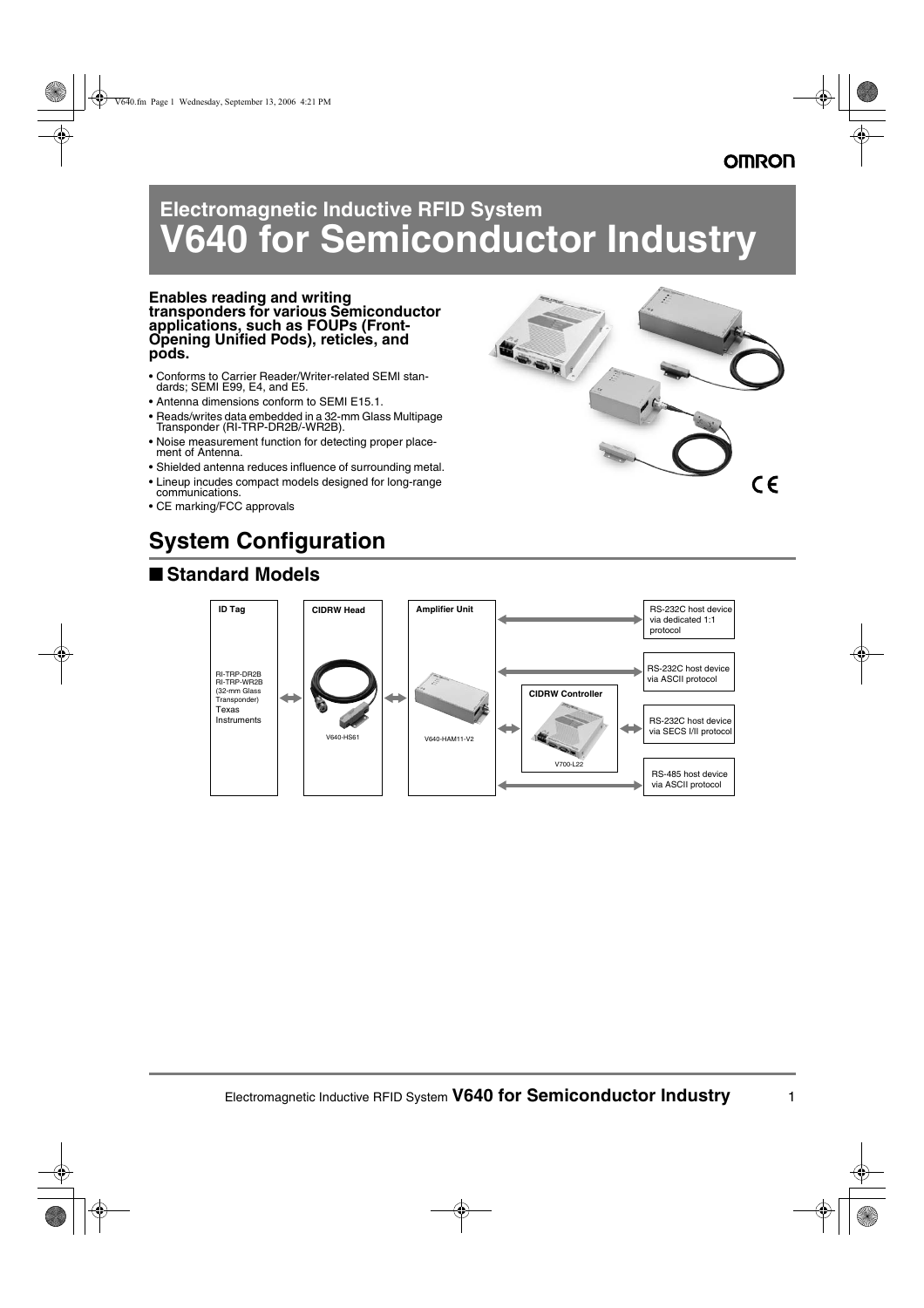## ■ **Long-range Communications Model**



- **Note: 1.** Use of the V700-L11 ID Link Unit enables the Amplifier Unit to be removed/installed while the CIDRW System remains turned ON in the event of a malfunction or during maintenance.
	- **2.** Use the V700-L22 CIDRW Controller when using SECS communications protocol.
	- **3.** Refer to the *User's Manual* (V640-HAM11-V2: Cat. No. Z167; V640-HAM12: Cat. No. Z218) for details.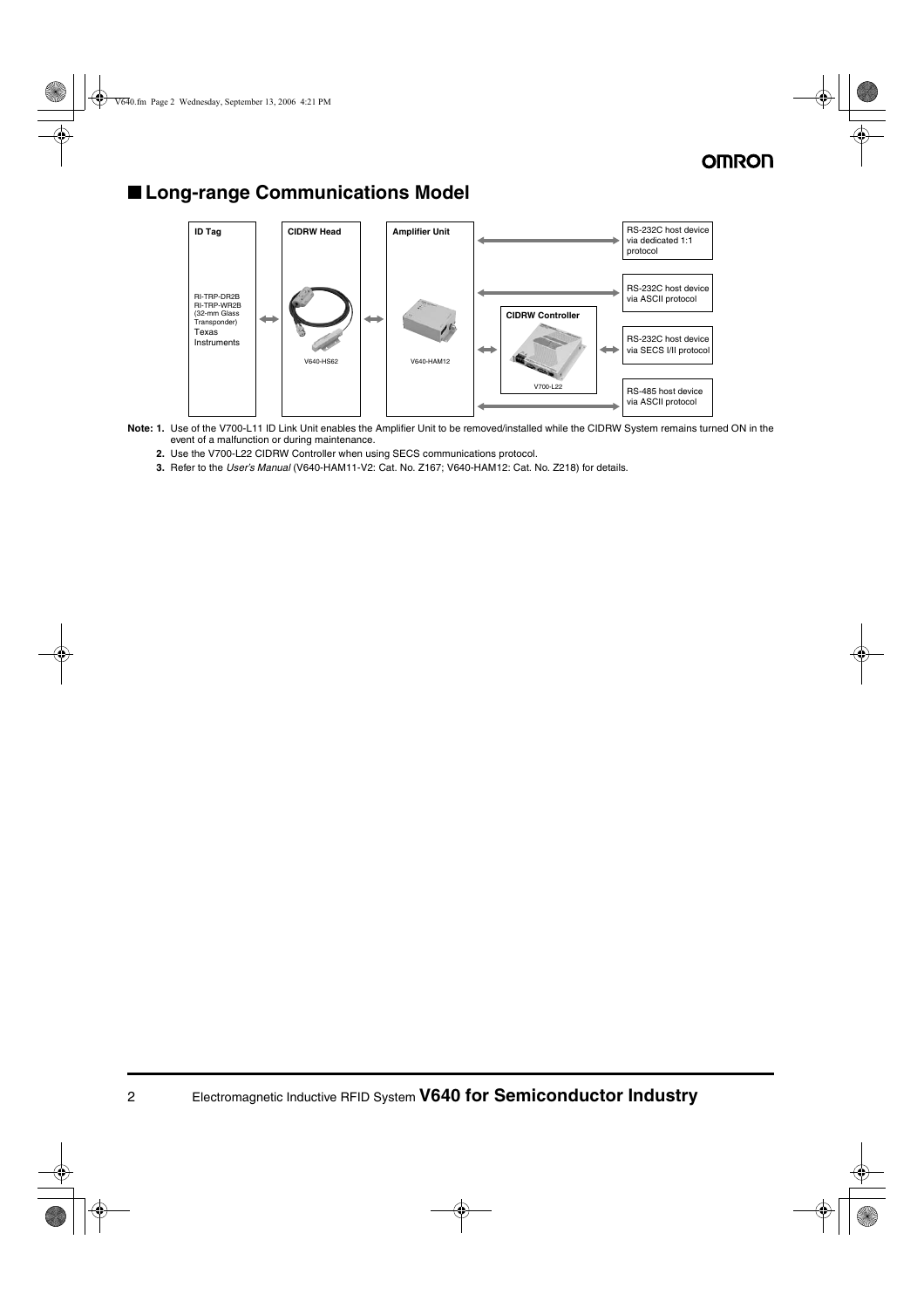# **Ordering Information**

## ■ **List of Models**

| <b>Name</b>             |               | <b>Model</b> |                                                                                                                                                                | <b>Specifications/Design</b>                                              |
|-------------------------|---------------|--------------|----------------------------------------------------------------------------------------------------------------------------------------------------------------|---------------------------------------------------------------------------|
| <b>CIDRW Head</b>       | V640-HS61     |              | $50 \times 30 \times 12$ mm (including<br>mounting plate)                                                                                                      | 2-meter cable                                                             |
|                         | V600-HS62     |              | $65 \times 30 \times 12$ mm (including<br>mounting plate)                                                                                                      | 1.9-meter cable                                                           |
| <b>Amplifier Unit</b>   | V640-HAM11-V2 |              | $80 \times 185 \times 43$ mm                                                                                                                                   | RS-232C interface<br>RS-485 interface<br>24 VDC                           |
|                         | V640-HAM12    |              | $80 \times 125 \times 43$ mm                                                                                                                                   |                                                                           |
| <b>CIDRW Controller</b> | V700-L22      |              | $150 \times 167 \times 28$ mm                                                                                                                                  | $24$ VDC<br>RS-232C interface<br>(Compatible with SECS I/II<br>protocol.) |
| <b>ID Link Unit</b>     | V700-L11      |              | $110 \times 65 \times 64$ mm                                                                                                                                   | 24 VDC<br>RS-232C interface<br>RS-485 interface                           |
| Accessories             | V640-A90      |              | Connector accessories for the V640 Amplifier Unit<br>Power Supply Connector (1)<br>Power Supply Connector Pins (3)<br>RS-485 Port Connector (1)<br>(See Note.) |                                                                           |

**Note:** V640-A90 includes all of these accessories as a set. To purchase individual accessories, contact the manufacturers below directly.

| <b>To Purchase Individual Accessories</b> |                    |                         |  |
|-------------------------------------------|--------------------|-------------------------|--|
| <b>Name</b>                               | <b>Model</b>       | <b>Manufacturer</b>     |  |
| <b>Power Supply Connector</b>             | 1-178288-3         | <b>Tyco Electronics</b> |  |
| <b>Power Supply Connector Pins</b>        | 175217-3           |                         |  |
| <b>IRS-485 Port Connector</b>             | MSTB2.5/2-STF-5.08 | l Phoenix Contact Inc.  |  |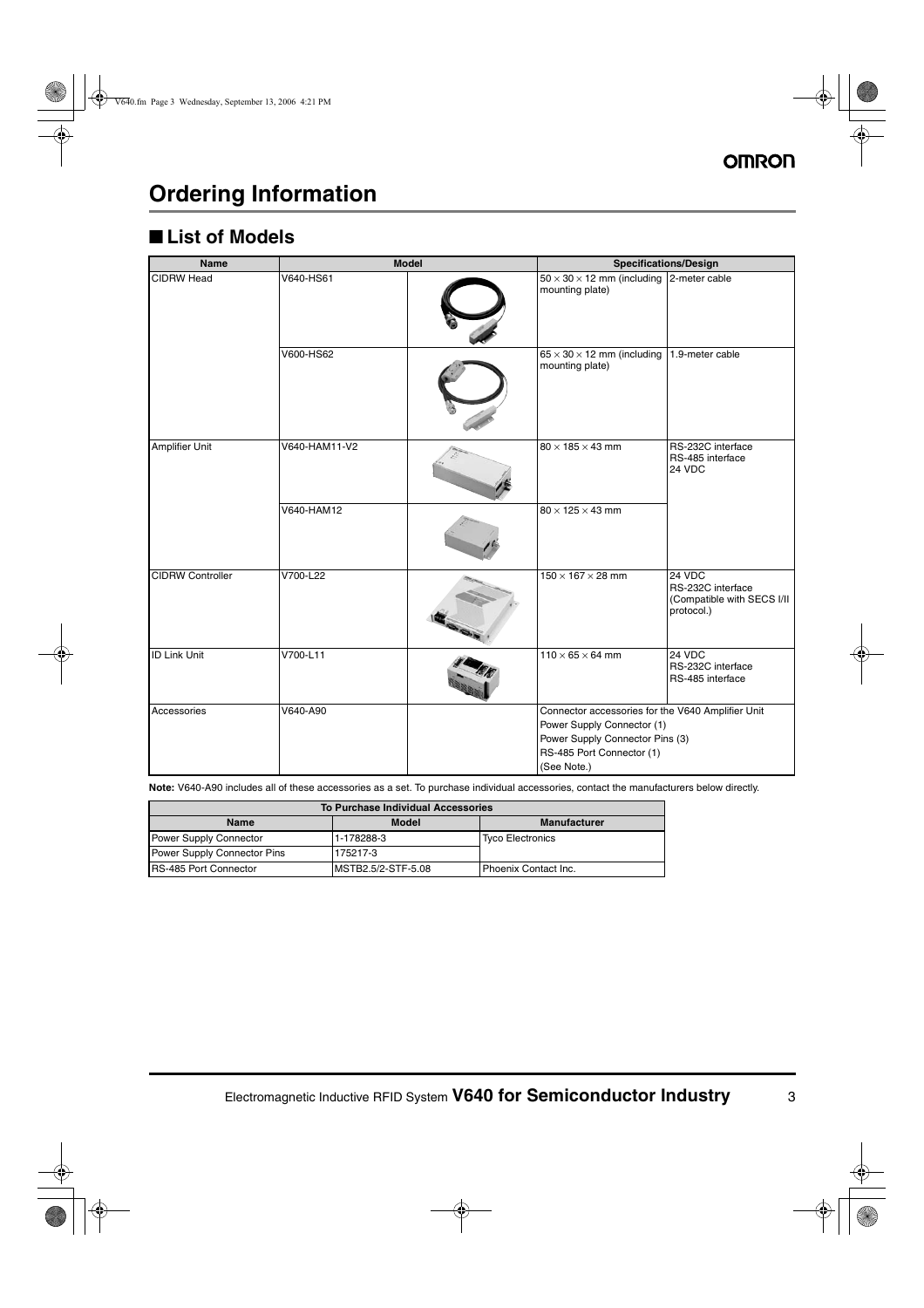# **Specifications**

### ■ **CIDRW Head**

| <b>Item</b>                     | <b>V640-HS61</b>                                                                                                                   | <b>V640-HS62</b>                |
|---------------------------------|------------------------------------------------------------------------------------------------------------------------------------|---------------------------------|
| <b>Transmission frequency</b>   | 134 kHz                                                                                                                            |                                 |
| <b>Insulation resistance</b>    | 20 $\text{M}\Omega$ min. (at 100 VDC) between the connector terminals and the case                                                 |                                 |
| Dielectric strength             | 1,000 VAC (50/60 Hz, 1 minute) between the connector terminals and the case (leakage current: 5 mA<br>max.)                        |                                 |
| <b>Vibration resistance</b>     | 10 to 150 Hz, 0.20-mm double amplitude, 15-m/s <sup>2</sup> acceleration with 10 sweeps of 8 min each in X, Y, and<br>7 directions |                                 |
| <b>Shock resistance</b>         | 150-m/s <sup>2</sup> acceleration for 3 times each in X, Y, and Z directions (18 times in total)                                   |                                 |
| Ambient operating temperature   | 0 to $40^{\circ}$ C (with no icing)                                                                                                |                                 |
| Ambient operating humidity      | 35% to 85% (with no condensation)                                                                                                  |                                 |
| Ambient storage temperature     | $-15$ to 65°C (with no icing)                                                                                                      |                                 |
| <b>Ambient storage humidity</b> | 35% to 85% (with no condensation)                                                                                                  |                                 |
| Degree of protection            | IEC60529: IP20                                                                                                                     |                                 |
| Cable                           | 2-m (3-mm dia.) coaxial cable                                                                                                      | 1.9-m (3-mm dia.) coaxial cable |
| Case                            | ABS/epoxy resin, stainless-steel mounting fixture                                                                                  |                                 |
| Weight                          | Approx. 70 g                                                                                                                       | Approx. 100 g                   |

## ■ **Amplifier Unit**

| <b>Item</b>                          | V640-HAM11-V2                                                                                                                      | <b>V640-HAM12</b> |  |
|--------------------------------------|------------------------------------------------------------------------------------------------------------------------------------|-------------------|--|
| <b>Host interface</b>                | RS-232C (via dedicated 1:1 protocol or 1:N protocol) or RS-485                                                                     |                   |  |
| Power supply voltage                 | 24 VDC (max. fluctuation 20.4 to 26.4 VDC)                                                                                         |                   |  |
| <b>Power consumption</b>             | 3 W max.                                                                                                                           |                   |  |
| <b>Insulation resistance</b>         | 20 M $\Omega$ min. (at 100 VDC) between the power supply terminals and the frame ground terminal                                   |                   |  |
| <b>Dielectric strength</b>           | 1,000 VAC (50/60 Hz, 1 minute) between the power supply terminals and the frame ground terminal (leak-<br>age current: 5 mA max.)  |                   |  |
| <b>Vibration resistance</b>          | 10 to 150 Hz, 0.20-mm double amplitude, 15-m/s <sup>2</sup> acceleration with 10 sweeps of 8 min each in X, Y, and<br>Z directions |                   |  |
| <b>Shock resistance</b>              | 150-m/s <sup>2</sup> acceleration for 3 times each in X, Y, and Z directions (18 times in total)                                   |                   |  |
| <b>Ambient operating temperature</b> | 0 to 40 $\degree$ C (with no icing)                                                                                                |                   |  |
| <b>Ambient operating humidity</b>    | 35% to 85% (with no condensation)                                                                                                  |                   |  |
| Ambient storage temperature          | $-15$ to 65°C (with no icing)                                                                                                      |                   |  |
| <b>Ambient storage humidity</b>      | 35% to 85% (with no condensation)                                                                                                  |                   |  |
| Degree of protection                 | IEC60529: IP20                                                                                                                     |                   |  |
| Case                                 | SECC (coated)                                                                                                                      |                   |  |
| Ground                               | Ground at a resistance of less than 100 $\Omega$ .                                                                                 |                   |  |
| Weight                               | Approx. 500 g<br>Approx. 400 g                                                                                                     |                   |  |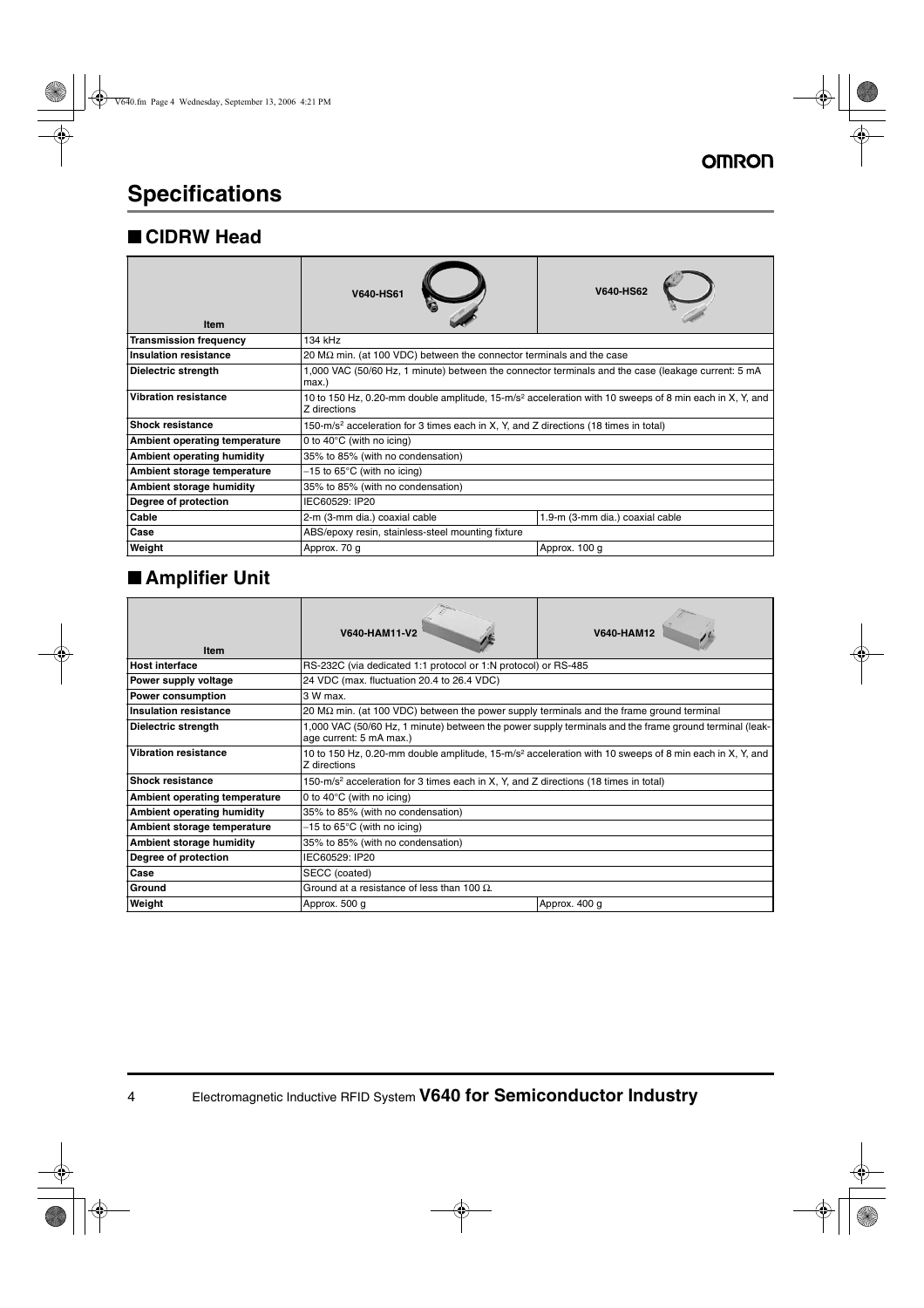## ■ **CIDRW Controller**

| <b>Item</b>                   | V700-L22                                                                                                                           |
|-------------------------------|------------------------------------------------------------------------------------------------------------------------------------|
| <b>Host interface</b>         | <b>RS-232C</b>                                                                                                                     |
| Power supply voltage          | 24 VDC (max. fluctuation 20.4 to 26.4 VDC)                                                                                         |
| <b>Power consumption</b>      | 150 mW max.                                                                                                                        |
| Insulation resistance         | 50 M $\Omega$ min. (at 500 VDC) between the power supply terminals and the frame ground terminal                                   |
| Dielectric strength           | 500 VAC (50/60 Hz, 1 minute) between the power supply terminals and the ground terminal (leakage cur-<br>rent: 3.5 mA max.)        |
| <b>Vibration resistance</b>   | 10 to 150 Hz, 0.20-mm double amplitude, 15-m/s <sup>2</sup> acceleration with 10 sweeps of 8 min each in X, Y, and<br>Z directions |
| <b>Shock resistance</b>       | 150-m/s <sup>2</sup> acceleration for 3 times each in X, Y, and Z directions (18 times in total)                                   |
| Ambient operating temperature | 0 to 40 $\degree$ C (with no icing)                                                                                                |
| Ambient operating humidity    | 10% to 85% (with no condensation)                                                                                                  |
| Ambient storage temperature   | $-15$ to 65°C (with no icing)                                                                                                      |
| Ambient storage humidity      | 10% to 95% (with no condensation)                                                                                                  |
| Degree of protection          | IEC60529: IP20                                                                                                                     |
| Ground                        | Ground at a resistance of less than 100 $\Omega$ .                                                                                 |
| Weight                        | Approx. 580 g                                                                                                                      |

## ■ **ID Link Unit**

| <b>Item</b>                          | V700-L11                                                                                                                                                                              |  |
|--------------------------------------|---------------------------------------------------------------------------------------------------------------------------------------------------------------------------------------|--|
| <b>Host interface</b>                | RS-232C or RS-485                                                                                                                                                                     |  |
| Power supply voltage                 | 24 VDC (max. fluctuation 20.4 to 26.4 VDC)                                                                                                                                            |  |
| <b>Power consumption</b>             | 10 W max.                                                                                                                                                                             |  |
| <b>Insulation resistance</b>         | 50 M $\Omega$ min. (at 500 VDC) between the power supply terminals and the frame ground terminal                                                                                      |  |
| Dielectric strength                  | 1,000 VAC (50/60 Hz, 1 minute) between the power supply terminals and the frame ground terminal (leak-<br>age current: 5 mA max.)                                                     |  |
| <b>Vibration resistance</b>          | 10 to 150 Hz, 0.20-mm double amplitude, 15-m/s <sup>2</sup> acceleration with 10 sweeps of 8 min each in X, Y, and<br>Z directions                                                    |  |
| <b>Shock resistance</b>              | 150-m/s <sup>2</sup> acceleration for 3 times each in X, Y, and Z directions (18 times in total)                                                                                      |  |
| <b>Ambient operating temperature</b> | 0 to $40^{\circ}$ C (with no icing)                                                                                                                                                   |  |
| <b>Ambient operating humidity</b>    | 35% to 85% (with no condensation)                                                                                                                                                     |  |
| Ambient storage temperature          | $-15$ to 50°C (with no icing)                                                                                                                                                         |  |
| Ambient storage humidity             | 35% to 85% (with no condensation)                                                                                                                                                     |  |
| Degree of protection                 | IEC60529: IP20                                                                                                                                                                        |  |
| Ground                               | Ground at a resistance of less than 100 $\Omega$ . If grounding is not performed properly, transmission specifica-<br>tions may be adversely affected by the surrounding environment. |  |
| Weight                               | Approx. 200 g                                                                                                                                                                         |  |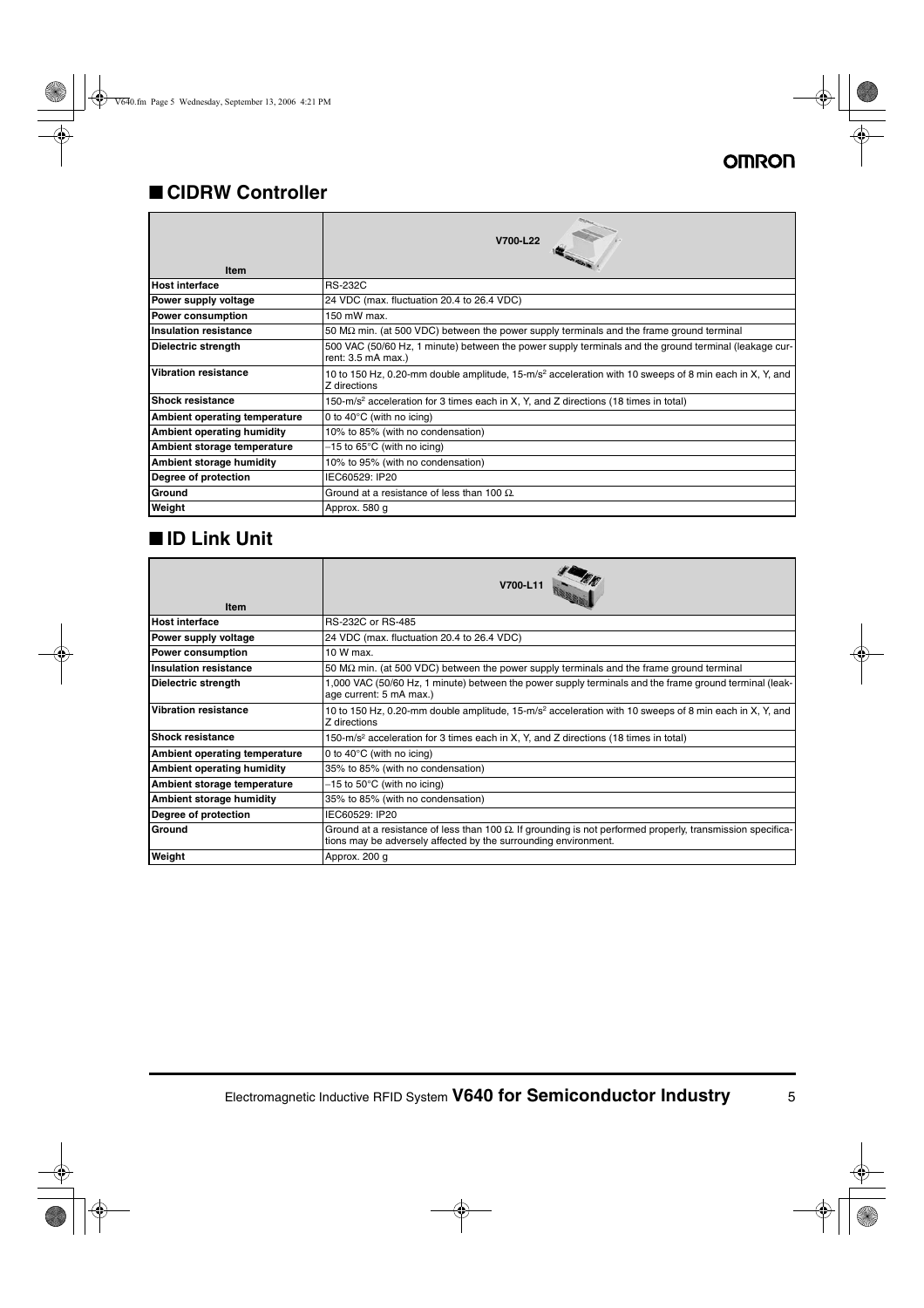## **Applicable SEMI Standards**

### ■ CIDRW System Conforming to SEMI Standards



The Carrier ID Reader Writer (CIDRW) System is an RFID system that conforms to SEMI standards. The V700-L22 CIDRW Controller, the V640- HAM1@ Amplifier Unit, the V640-HS6@ CIDRW Head, and a Texas Instruments ID Tag can be used to configure a Carrier ID Reader Writer (CI-DRW) System that conforms to the following standards:

- **•** SEMI E99 CARRIER ID READER/WRITER FUNCTIONAL STANDARD
- **•** SEMI E5 EQUIPMENT COMMUNICATIONS STANDARD 2 MESSAGE CONTENT (SECS-II)
- **•** SEMI E4 EQUIPMENT COMMUNICATIONS STANDARD 1 MESSAGE TRANSFER (SEC- I)

**Note:** SEMI: Semiconductor Equipment and Materials International (Refer to SEMI for standards information. (SEMI URL: http//:www.semi.org/)) SECS: SEMI Equipment Communications Standard

Refer to the *User's Manual* (V640-HAM11-V2: Cat. No. Z167; V640-HAM12: Cat. No. Z218) for details. V700-L22 conforms to SEMI E99-0303 (issued in March 2003).

\* The following table lists the ID Tags (manufactured by Texas Instruments) that can be read/written by the V640 RFID System.

| <b>Amplifier Unit</b> | <b>CIDRW Head</b> | <b>ID Tag (Texas</b><br>Instruments) |
|-----------------------|-------------------|--------------------------------------|
| V640-HAM11-V2         | V640-HS61         | IRI-TRP-DR2B                         |
| V640-HAM12            | V640-HS62         | I RI-TRP-WR2B                        |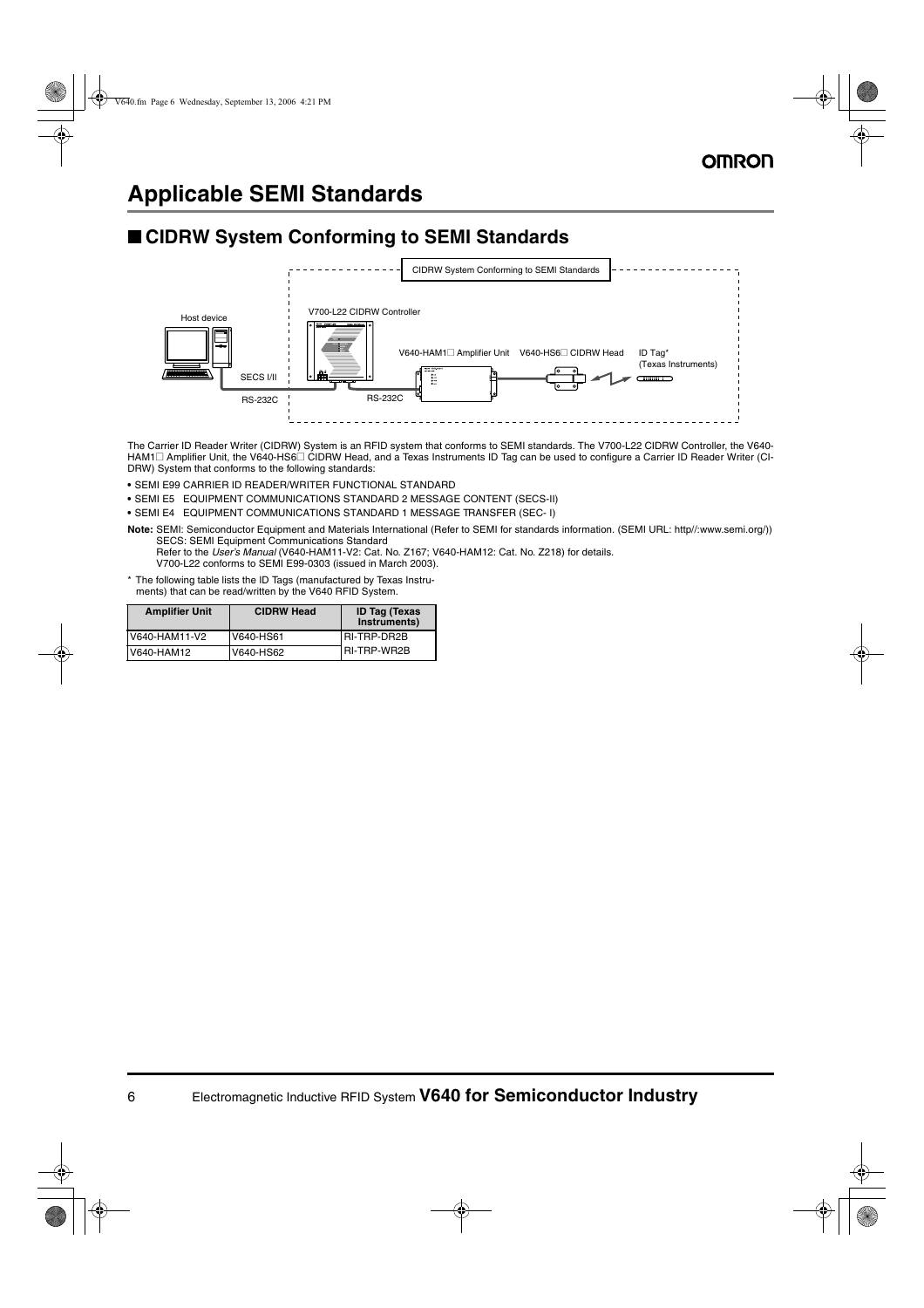# **Dimensions**

**Note:** All units are in millimeters unless otherwise indicated.

#### **Amplifier Unit**

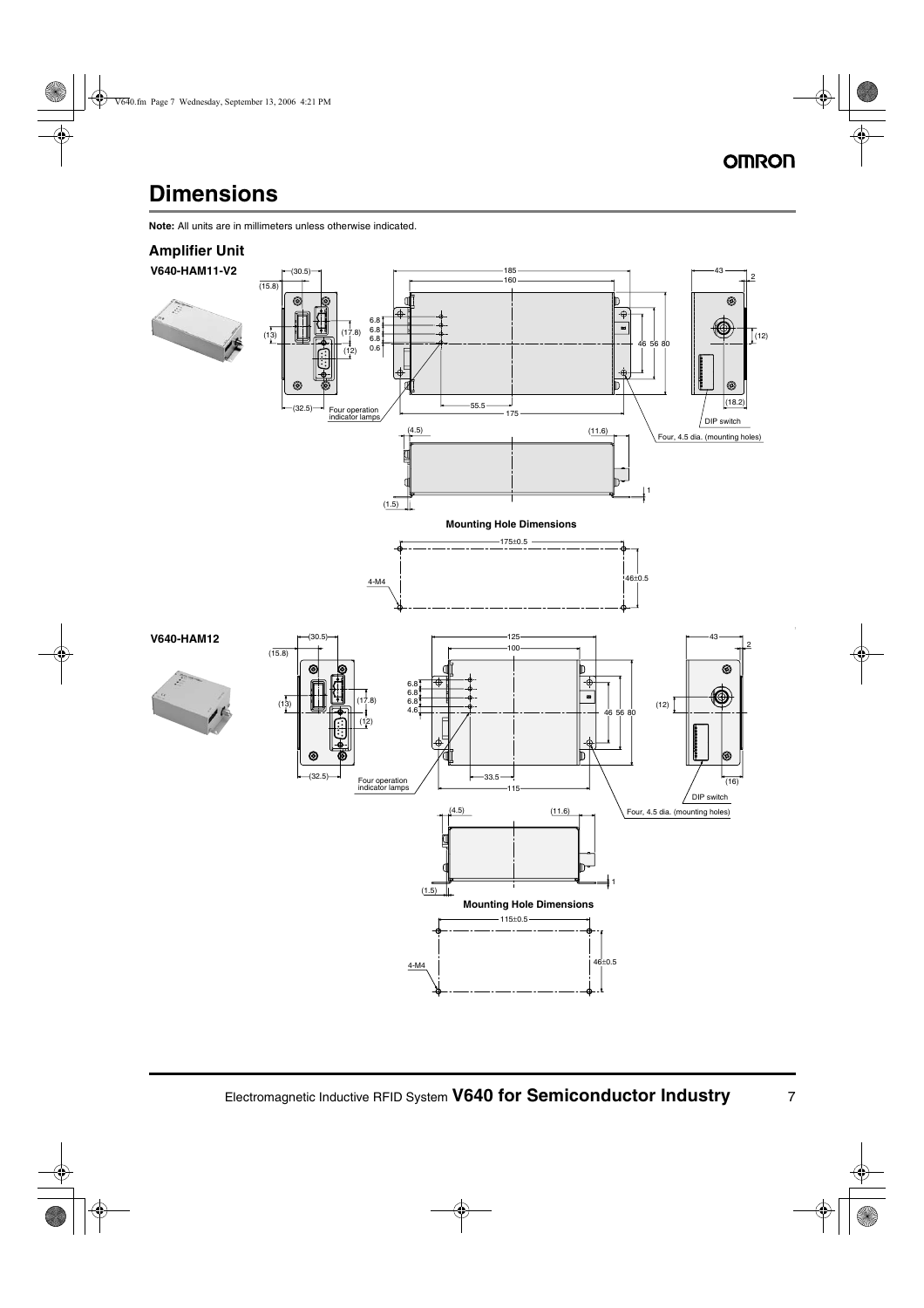### **CIDRW Head**



8 Electromagnetic Inductive RFID System **V640 for Semiconductor Industry**